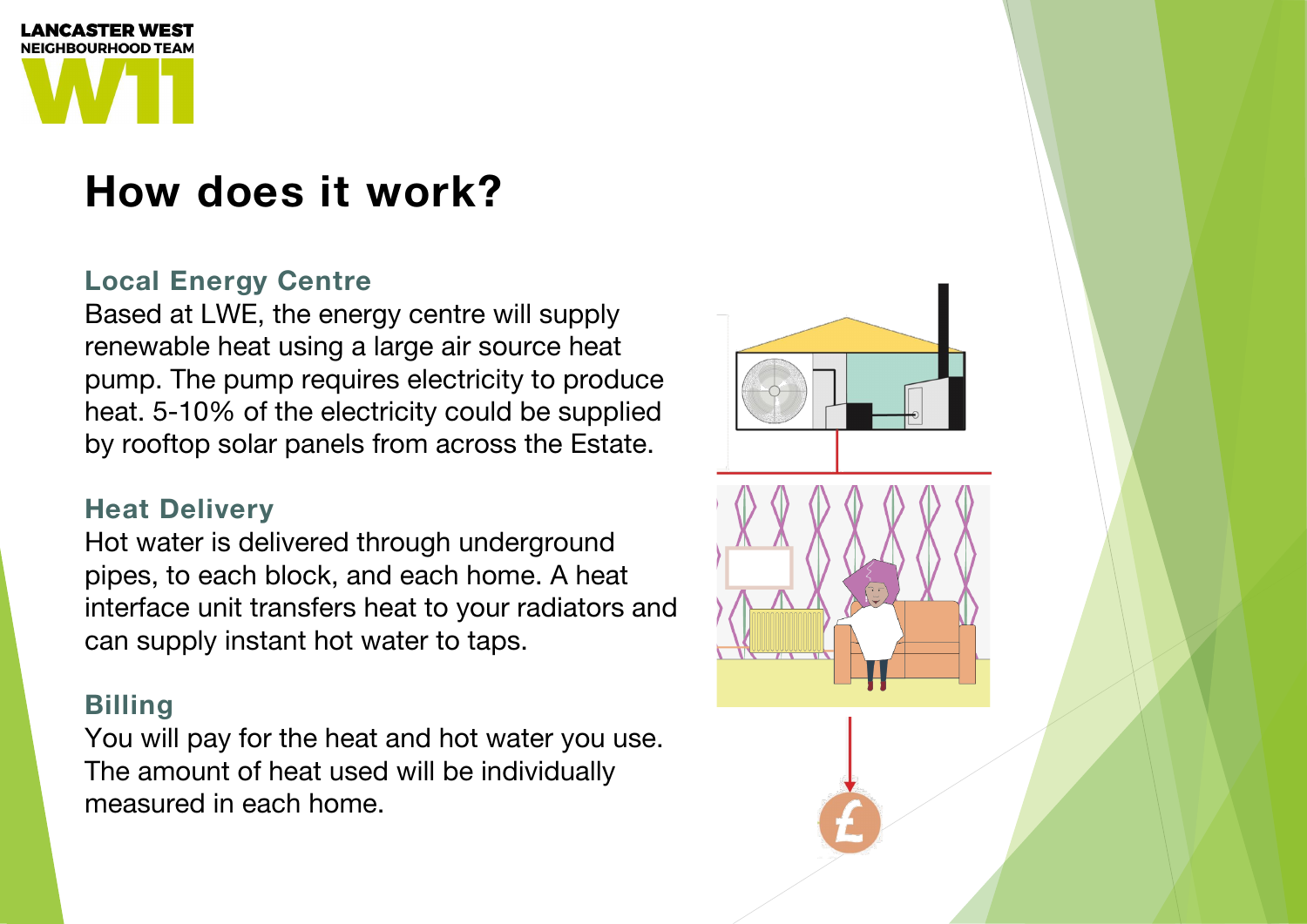A heat network consists of three 'closed loops'. Each loop contains water that carries heat, the heat is transferred between each loop but the water in each never mixes.





# **Technical Information**